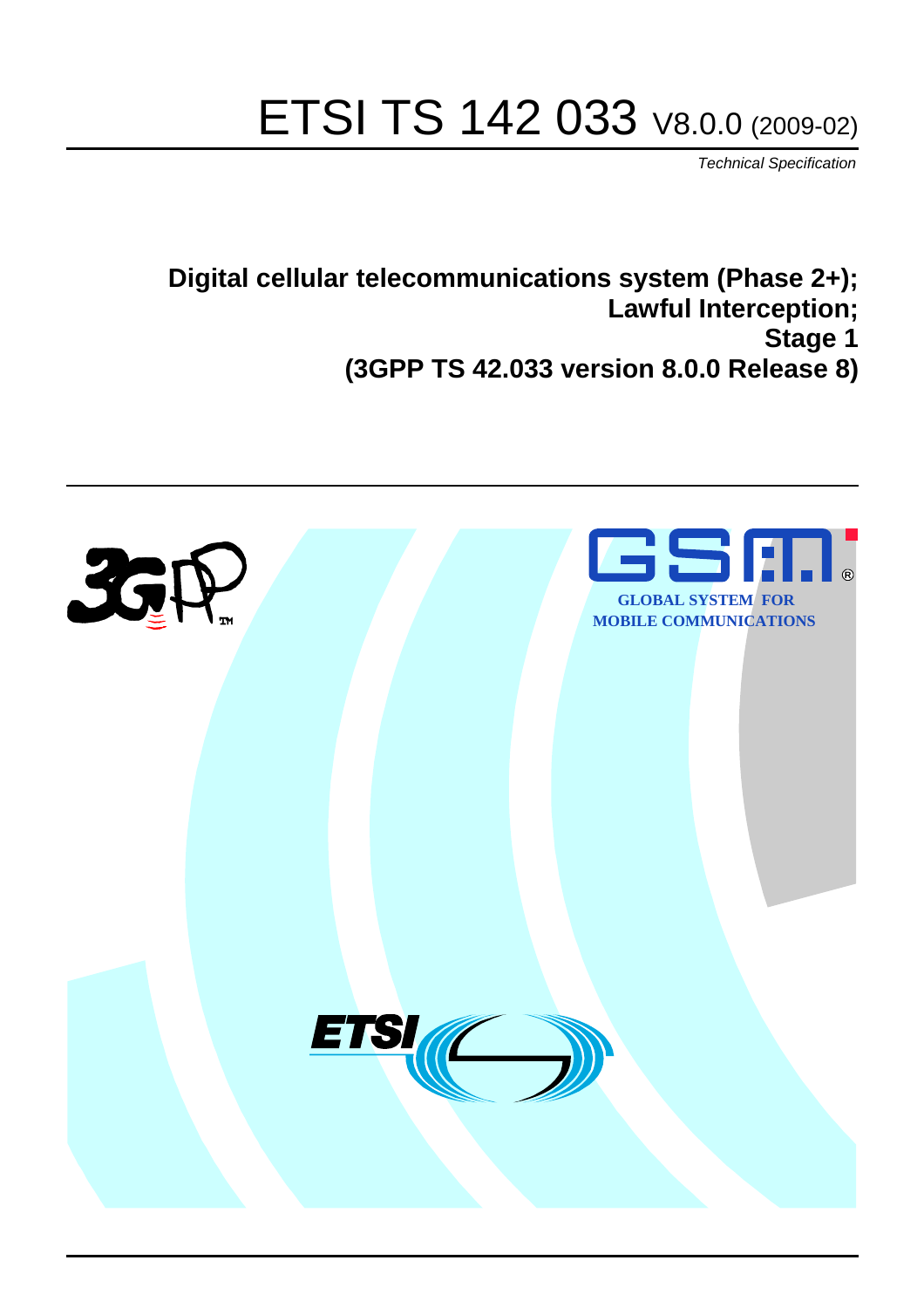Reference RTS/TSGS-0342033v800

> Keywords GSM, SECURITY

#### *ETSI*

#### 650 Route des Lucioles F-06921 Sophia Antipolis Cedex - FRANCE

Tel.: +33 4 92 94 42 00 Fax: +33 4 93 65 47 16

Siret N° 348 623 562 00017 - NAF 742 C Association à but non lucratif enregistrée à la Sous-Préfecture de Grasse (06) N° 7803/88

#### *Important notice*

Individual copies of the present document can be downloaded from: [http://www.etsi.org](http://www.etsi.org/)

The present document may be made available in more than one electronic version or in print. In any case of existing or perceived difference in contents between such versions, the reference version is the Portable Document Format (PDF). In case of dispute, the reference shall be the printing on ETSI printers of the PDF version kept on a specific network drive within ETSI Secretariat.

Users of the present document should be aware that the document may be subject to revision or change of status. Information on the current status of this and other ETSI documents is available at <http://portal.etsi.org/tb/status/status.asp>

If you find errors in the present document, please send your comment to one of the following services: [http://portal.etsi.org/chaircor/ETSI\\_support.asp](http://portal.etsi.org/chaircor/ETSI_support.asp)

#### *Copyright Notification*

No part may be reproduced except as authorized by written permission. The copyright and the foregoing restriction extend to reproduction in all media.

> © European Telecommunications Standards Institute 2009. All rights reserved.

**DECT**TM, **PLUGTESTS**TM, **UMTS**TM, **TIPHON**TM, the TIPHON logo and the ETSI logo are Trade Marks of ETSI registered for the benefit of its Members.

**3GPP**TM is a Trade Mark of ETSI registered for the benefit of its Members and of the 3GPP Organizational Partners. **LTE**™ is a Trade Mark of ETSI currently being registered

for the benefit of its Members and of the 3GPP Organizational Partners.

**GSM**® and the GSM logo are Trade Marks registered and owned by the GSM Association.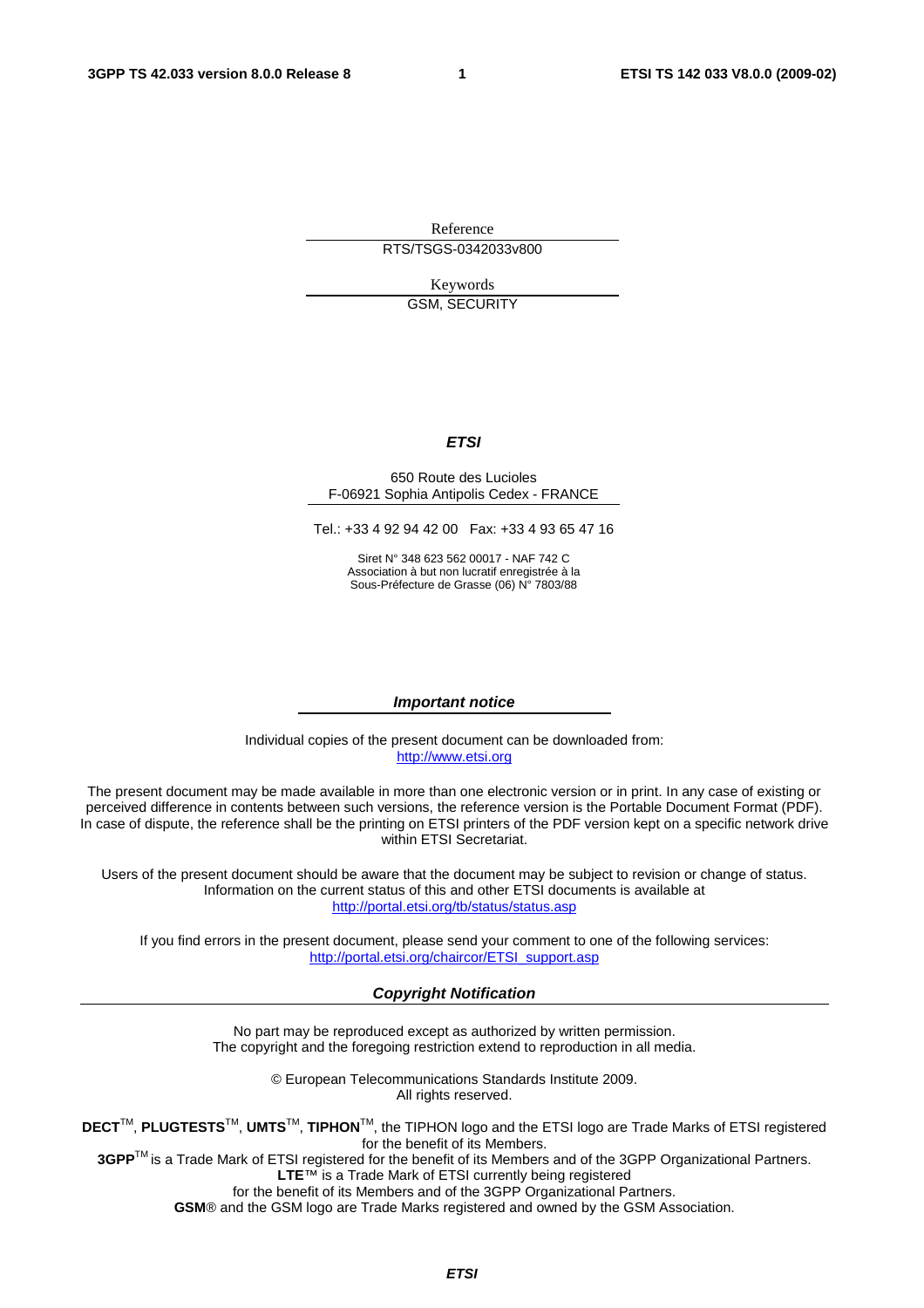# Intellectual Property Rights

IPRs essential or potentially essential to the present document may have been declared to ETSI. The information pertaining to these essential IPRs, if any, is publicly available for **ETSI members and non-members**, and can be found in ETSI SR 000 314: *"Intellectual Property Rights (IPRs); Essential, or potentially Essential, IPRs notified to ETSI in respect of ETSI standards"*, which is available from the ETSI Secretariat. Latest updates are available on the ETSI Web server [\(http://webapp.etsi.org/IPR/home.asp\)](http://webapp.etsi.org/IPR/home.asp).

Pursuant to the ETSI IPR Policy, no investigation, including IPR searches, has been carried out by ETSI. No guarantee can be given as to the existence of other IPRs not referenced in ETSI SR 000 314 (or the updates on the ETSI Web server) which are, or may be, or may become, essential to the present document.

# Foreword

This Technical Specification (TS) has been produced by ETSI 3rd Generation Partnership Project (3GPP).

The present document may refer to technical specifications or reports using their 3GPP identities, UMTS identities or GSM identities. These should be interpreted as being references to the corresponding ETSI deliverables.

The cross reference between GSM, UMTS, 3GPP and ETSI identities can be found under [http://webapp.etsi.org/key/queryform.asp.](http://webapp.etsi.org/key/queryform.asp)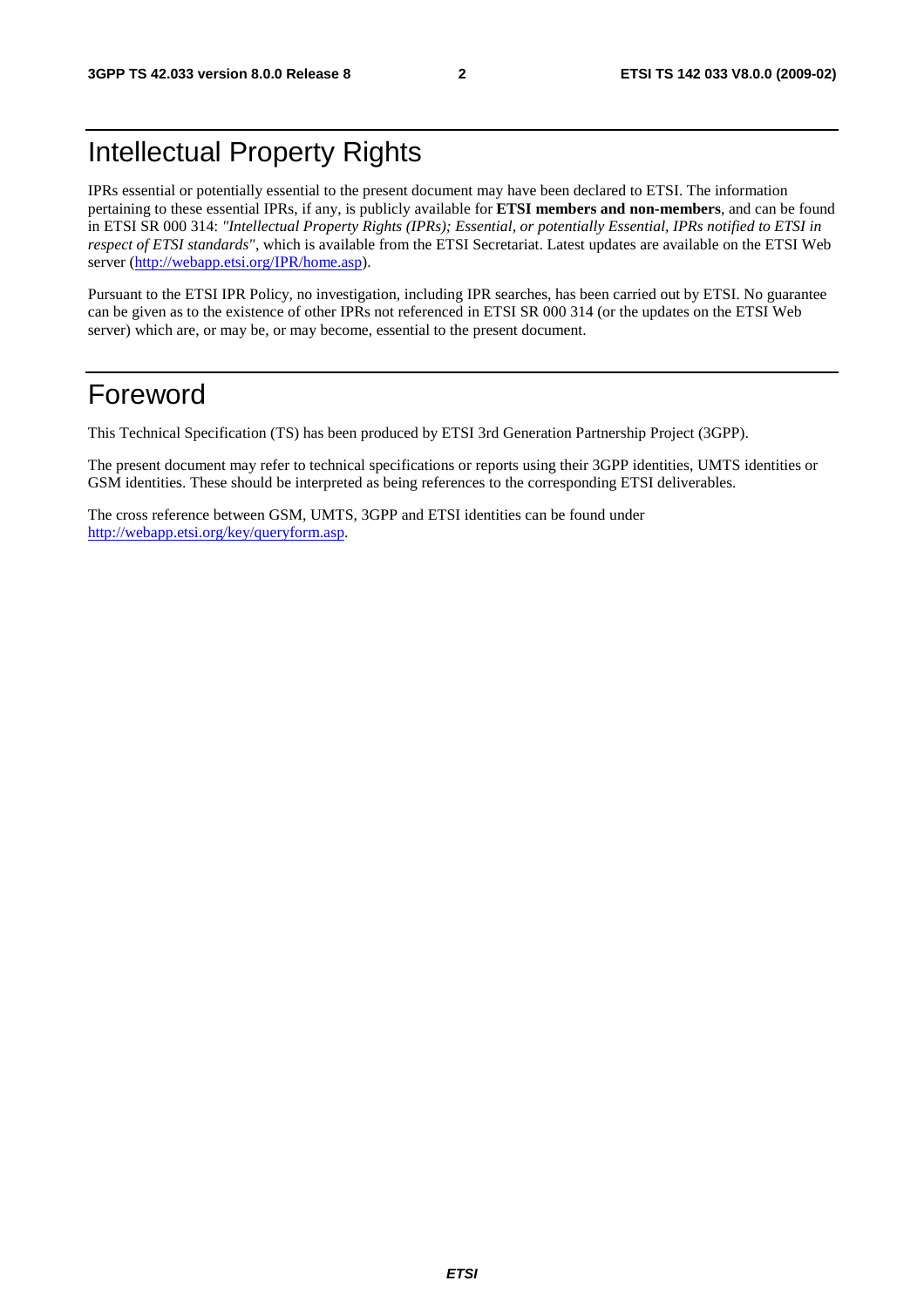#### $\mathbf{3}$

# Contents

| 1                |  |  |  |
|------------------|--|--|--|
| 2                |  |  |  |
| 3                |  |  |  |
| 3.1              |  |  |  |
| 3.2              |  |  |  |
|                  |  |  |  |
| 4<br>4.1         |  |  |  |
| 4.2              |  |  |  |
| 4.2.1            |  |  |  |
| 4.2.2            |  |  |  |
| 4.2.2.1          |  |  |  |
| 4.2.2.2          |  |  |  |
| 4.2.2.3          |  |  |  |
| 4.2.2.4          |  |  |  |
| 4.2.2.5          |  |  |  |
| 4.2.3            |  |  |  |
| 5                |  |  |  |
| 5.1              |  |  |  |
| 5.1.1            |  |  |  |
| 5.1.2            |  |  |  |
| 5.1.3            |  |  |  |
| 5.1.3.1          |  |  |  |
| 5.1.3.2          |  |  |  |
| 5.2              |  |  |  |
| 5.2.1            |  |  |  |
| 5.2.1.1          |  |  |  |
| 5.2.1.2          |  |  |  |
| 5.2.1.3          |  |  |  |
| 5.2.2            |  |  |  |
| 5.2.2.1          |  |  |  |
| 5.2.2.2          |  |  |  |
| 5.2.2.3          |  |  |  |
| 5.2.3            |  |  |  |
| 5.2.3.1          |  |  |  |
| 5.2.3.2          |  |  |  |
| 5.2.3.3<br>5.2.4 |  |  |  |
| 5.2.5            |  |  |  |
| 5.2.6            |  |  |  |
|                  |  |  |  |
| 6                |  |  |  |
| $\overline{7}$   |  |  |  |
| 8                |  |  |  |
| 8.1              |  |  |  |
| 8.2              |  |  |  |
| 8.2.1            |  |  |  |
| 8.2.2            |  |  |  |
| 8.2.3            |  |  |  |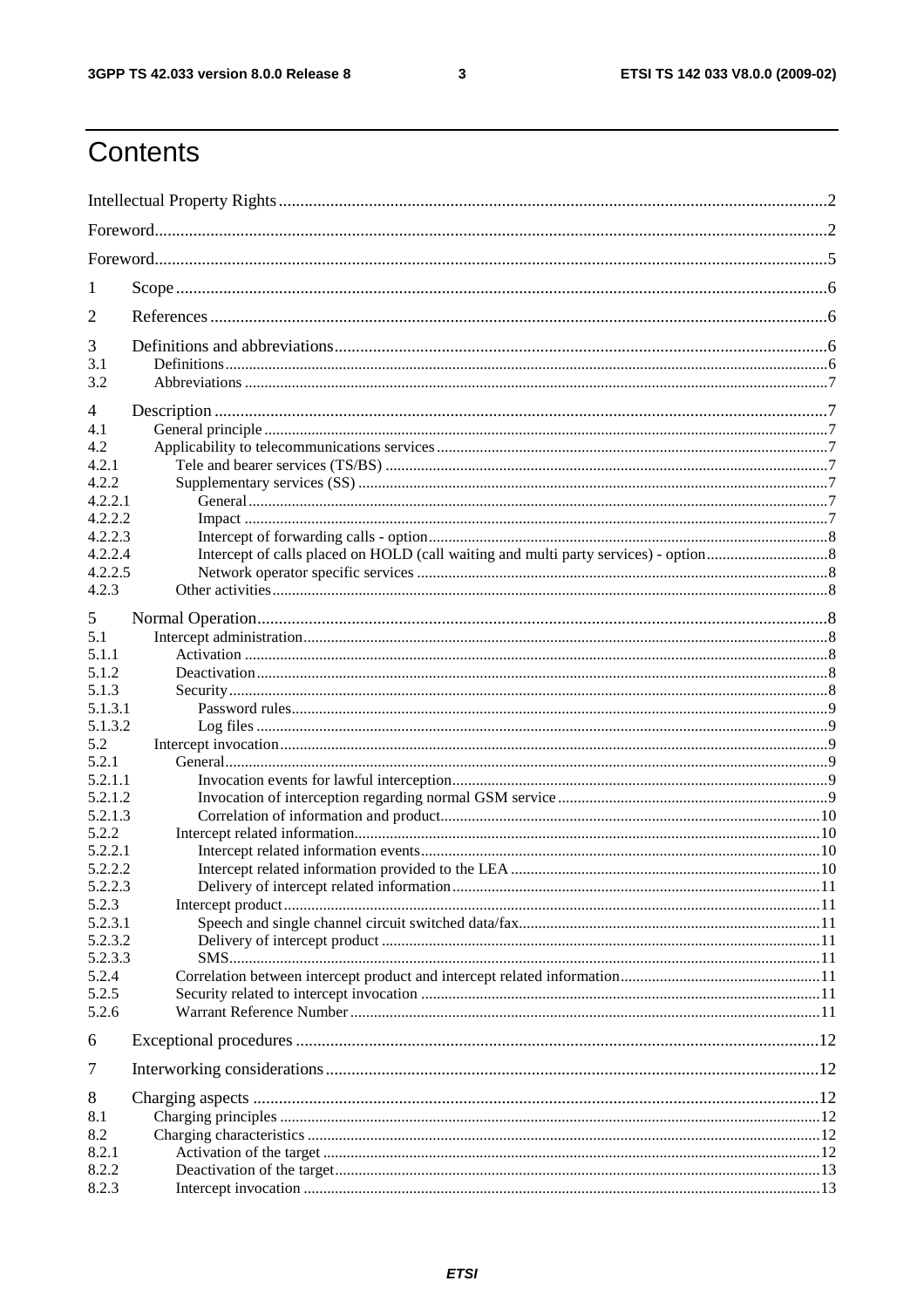$\overline{\mathbf{4}}$ 

| A.1   |  |  |  |  |  |
|-------|--|--|--|--|--|
| A.2   |  |  |  |  |  |
| A.2.1 |  |  |  |  |  |
| A.2.2 |  |  |  |  |  |
| A.2.3 |  |  |  |  |  |
| A.3   |  |  |  |  |  |
|       |  |  |  |  |  |
|       |  |  |  |  |  |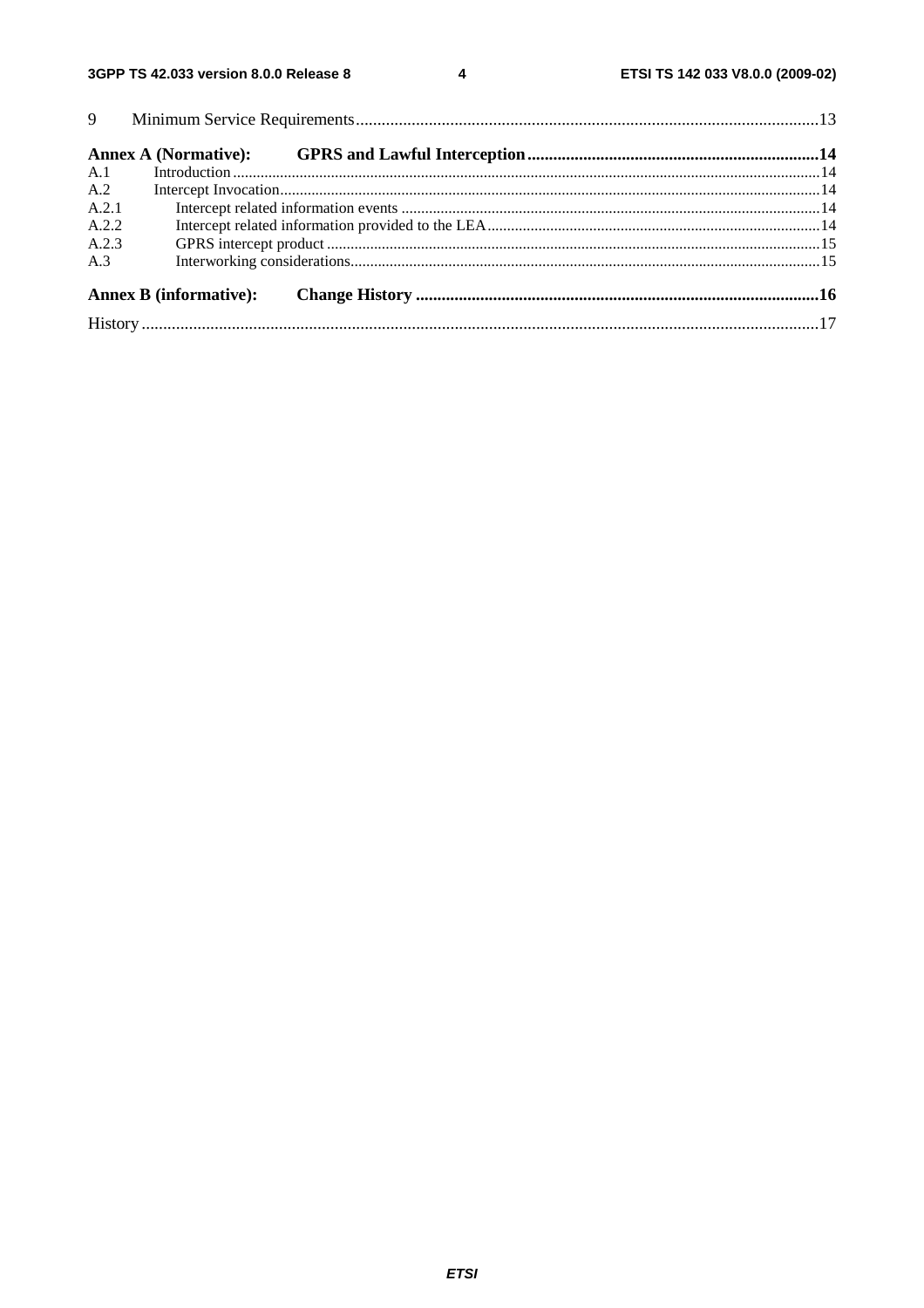# Foreword

This Technical Specification has been produced by the 3<sup>rd</sup> Generation Partnership Project (3GPP).

The contents of the present document are subject to continuing work within the TSG and may change following formal TSG approval. Should the TSG modify the contents of the present document, it will be re-released by the TSG with an identifying change of release date and an increase in version number as follows:

Version x.y.z

where:

- x the first digit:
	- 1 presented to TSG for information;
	- 2 presented to TSG for approval;
	- 3 or greater indicates TSG approved document under change control.
- y the second digit is incremented for all changes of substance, i.e. technical enhancements, corrections, updates, etc.
- z the third digit is incremented when editorial only changes have been incorporated in the document.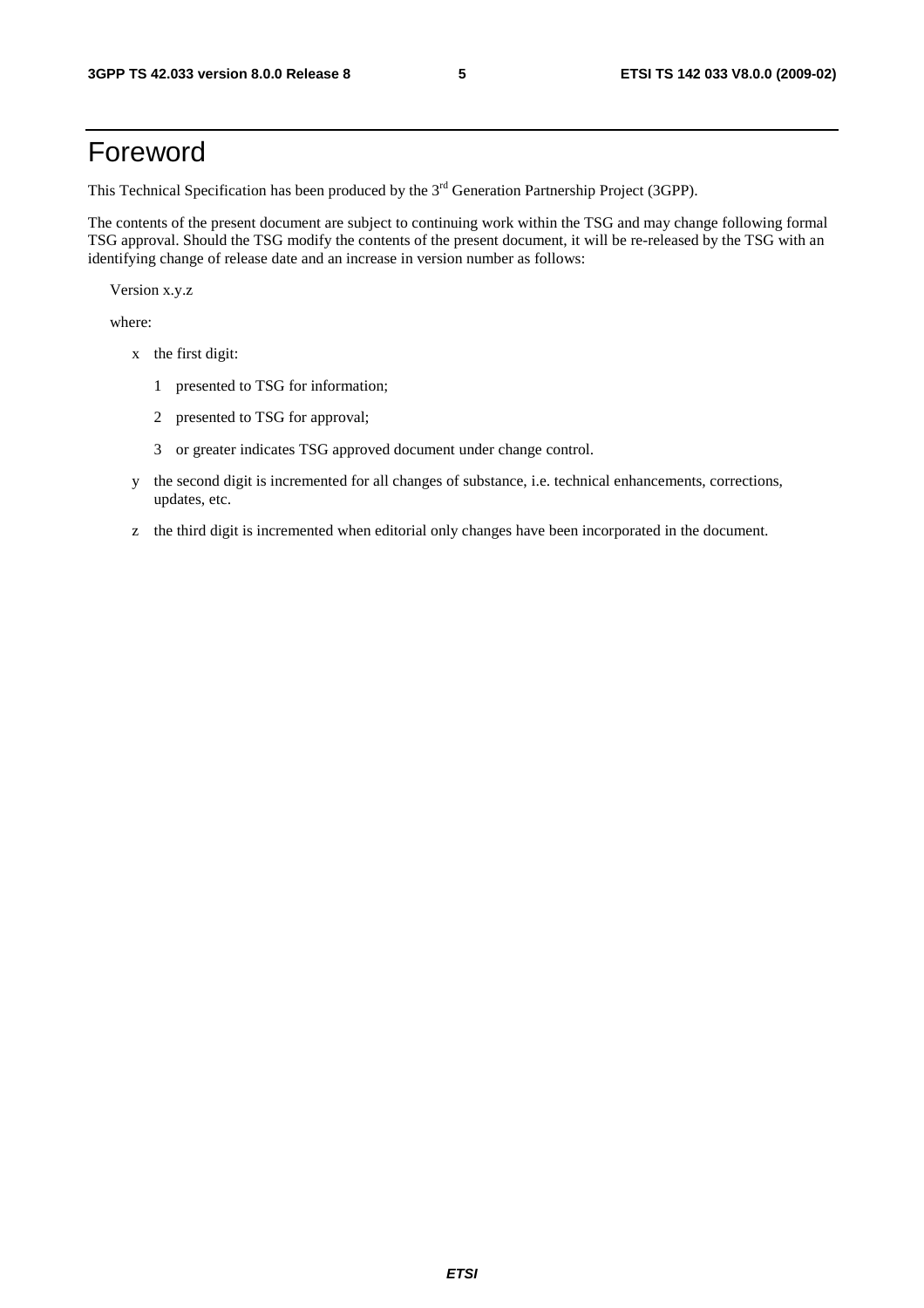# 1 Scope

This Technical Specification provides the stage 1 description for a lawful interception function to be implemented in a given GSM PLMN in order for a network operator to be able to fulfil national lawful requirements. It shall be noted that national variation may exist but it is not the intention for this specification to encompass all of them. The purpose of this specification is to cover the options which may be selectable according to national regulations or as required by the GSM PLMN operator in co-operation with their suppliers.

In the preparation of this specification general reference was made to the European Union Council Resolution, January 1995: "International Requirements for the Lawful Interception of Telecommunications".

# 2 References

The following documents contain provisions which, through reference in this text, constitute provisions of the present document.

- References are either specific (identified by date of publication, edition number, version number, etc.) or non-specific.
- For a specific reference, subsequent revisions do not apply.
- For a non-specific reference, the latest version applies. In the case of a reference to a 3GPP document (including a GSM document), a non-specific reference implicitly refers to the latest version of that document *in the same Release as the present document*.
- [1] GSM 01.04: "Digital cellular telecommunications system (Phase 2+); Abbreviations and acronyms".
- [2] The European Union Council Resolution reference: 'International Requirements for The Lawful Interception of Telecommunications' (January 1995), (JAI\_24\_Rev 2, 8197/2/95)
- [3] CCITT Recommendation G.711: "Pulse Code Modulation (PCM) of voice frequencies".

# 3 Definitions and abbreviations

# 3.1 Definitions

**Target**: is the subject of an interception. Different identities might be used (i.e. Mobile Station International ISDN number (MSISDN), optionally International Mobile Subscriber Identity (IMSI) or International Mobile Equipment Identity (IMEI)).

**Interception Area:** is a subset of the Public Lands Mobile Network (PLMN) service area comprised of a set of cells which define a geographical zone.

**Intercept product**: data sent or received by the target, such as speech, fax or data generated by the users of the telecommunication services.

**Intercept related information**: collection of information associated to telecommunication services involving the target.

**Law enforcement agency**: a body authorized by law to carry out telecommunication interceptions.

**Location Dependent Interception:** is interception within a PLMN service area that is restricted to one or several Interception Areas (IA).

**Warrant reference number**: is a reference number that links a specific intercept activity to an agency's lawful Interception request.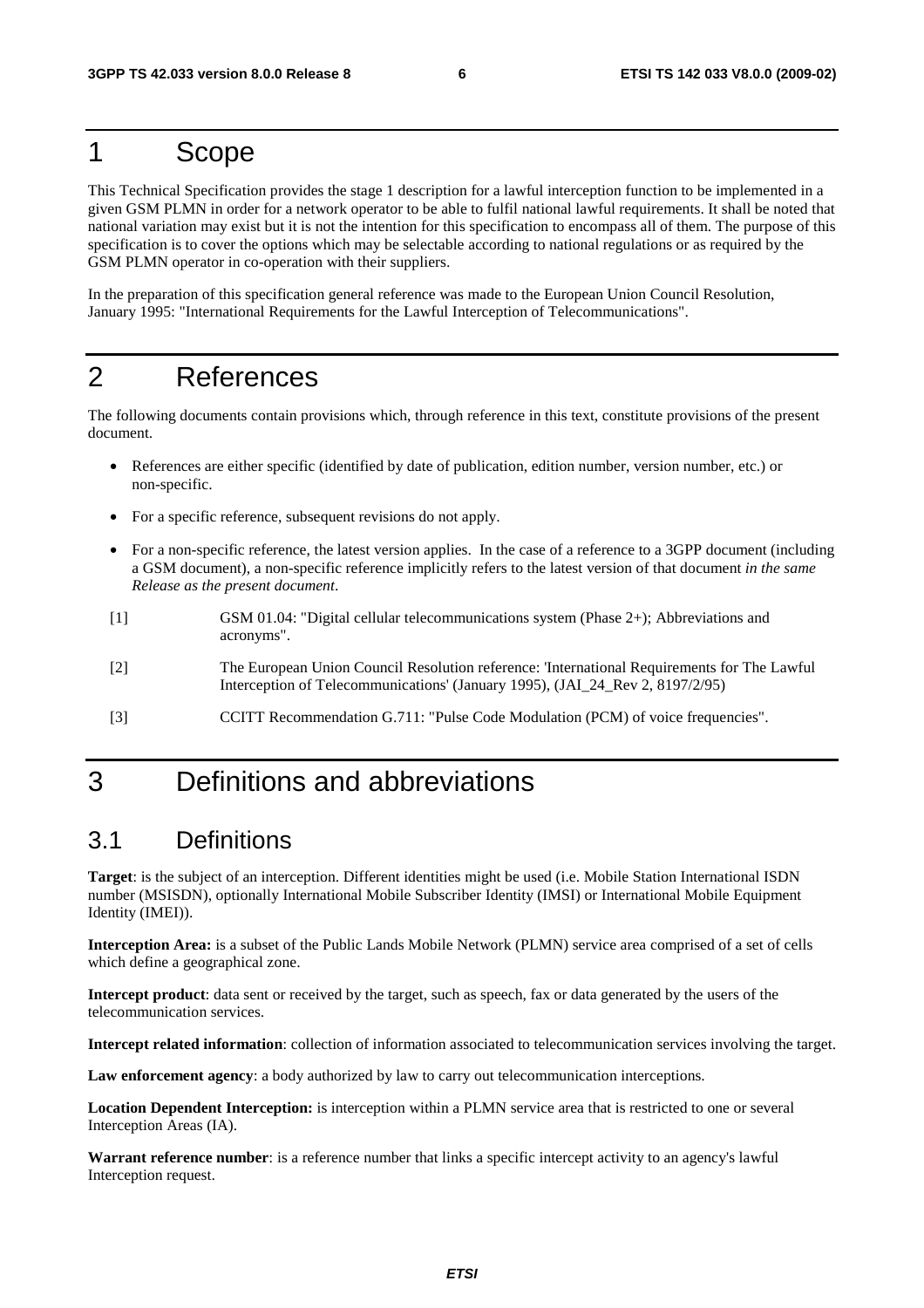### 3.2 Abbreviations

In addition to those below abbreviations used in the specification are listed in GSM 01.04.

LEA: Law Enforcement Agency IA: Interception Area

# 4 Description

# 4.1 General principle

GSM Public Lands Mobile Network (PLMN) shall provide access to the intercept product and the intercept related information of the mobile target on behalf of Law Enforcement Agencies (LEAs).

A mobile target in a given PLMN can be a subscriber of that PLMN, or a subscriber of another PLMN. The intercept product and the related information can only be delivered for activities on that given PLMN.

An unambiguous correlation shall be established between the intercept related information and the intercept product. The intercept related information and the intercept product shall be delivered in as near real time as possible.

Location Dependent Interception allows a PLMN to service multiple interception jurisdictions within its service area. Multiple law agencies with their own interception areas can be served by the PLMN. All the information or rules given for interception within a PLMN apply to interception within an IA when Location Dependent Interception is invoked. A target may be marked in one or more different IAs within the same PLMN. Interception is not required nor prohibited by this standard when Location Dependent Interception is active and the location of the target subscriber is not known or available.

Additional GPRS interception requirements are contained in annex A.

# 4.2 Applicability to telecommunications services

### 4.2.1 Tele and bearer services (TS/BS)

All teleservices and bearer services are subject to interception of the target.

Interception is applicable to Short Message Service (SMS) point-to-point, but not SMS Cell Broadcast (SMSCB).

Impact of application to the Voice Group Call Service (VGCS) and the Voice Broadcast Service (VBS) is for further study (FFS).

### 4.2.2 Supplementary services (SS)

#### 4.2.2.1 General

It shall be possible to report any activities regarding supplementary services to the LEA. It may be a national or operator/supplier option to implement this function.

#### 4.2.2.2 Impact

The application of the following supplementary services has no impact on the interception function: Calling Line Identity Presentation/Calling Line Identity Restriction (CLIP/CLIR), Connected Line Identity Presentation/Connected Line Identity Restriction (COLP/COLR), Call Barring (CB) services, Advice of Charge (AoC) services, Closed User Group (CUG), Completion of Calls to Busy Subscriber (CCBS).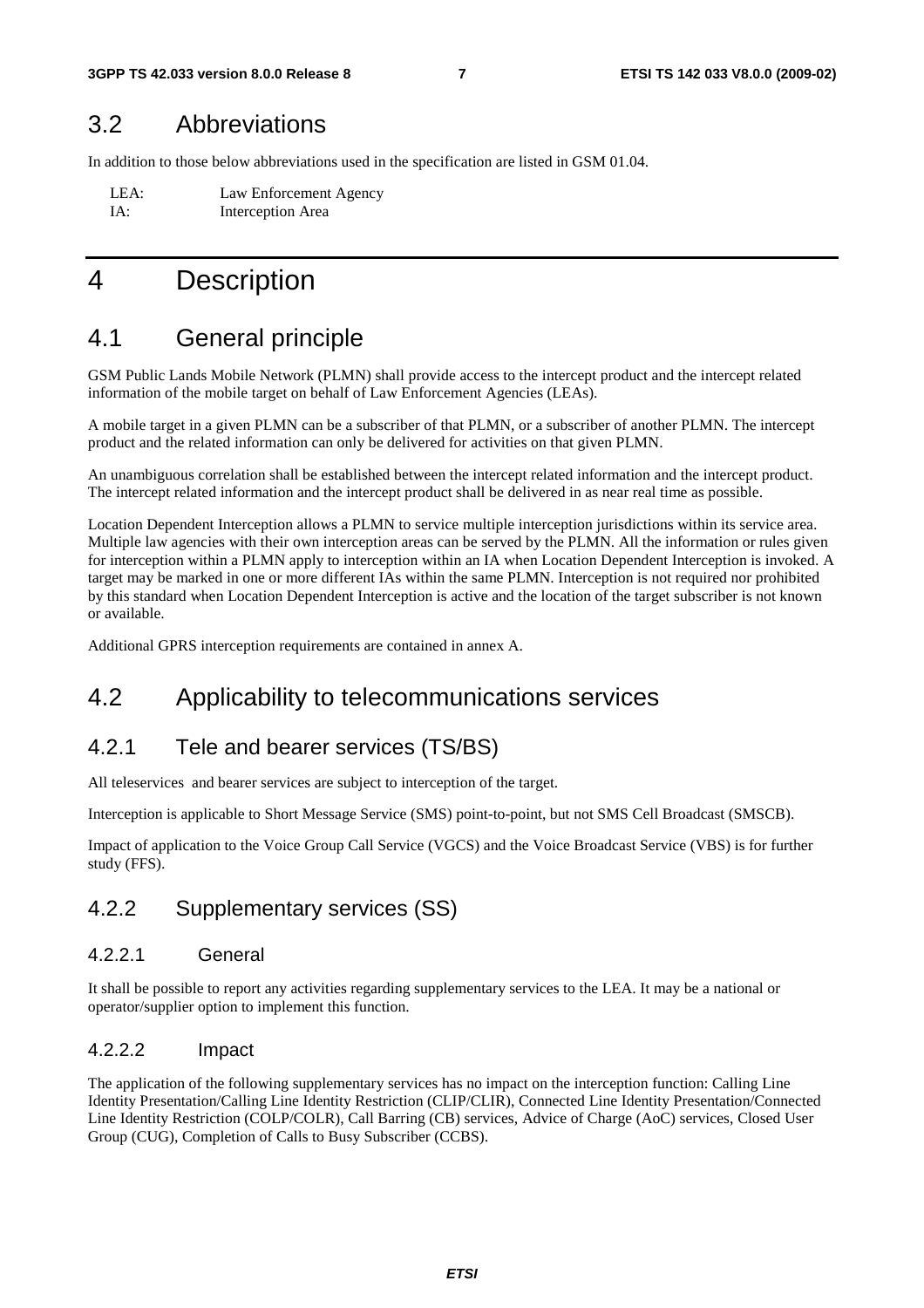#### 4.2.2.3 Intercept of forwarding calls - option

Activation by the target of any Call Forwarding (CF) service, Call Deflection (CD) , or Explicit Call Transfer (ECT) shall result in the capability to intercept the forwarded, diverted or transferred product.

It may be a national or operator/supplier option which of these are implemented.

#### 4.2.2.4 Intercept of calls placed on HOLD (call waiting and multi party services) option

In some countries it is a national requirement that when the target puts other parties on HOLD (call waiting (CW) and multi party services (MPTY) the other parties product will be interrupted. When the other parties rejoin the call, the intercept product shall be reconnected.

#### 4.2.2.5 Network operator specific services

Impact on a network operator"s specific services is not covered in this specification.

### 4.2.3 Other activities

Location information in the format of cell global identity (CGI) should be available with call related activities. Conversion to other formats of location information (e.g. latitude/longitude) is not covered by this specification. It is a matter of national or operator/supplier option whether location information shall be provided in connection with non call related activities, e.g. location update.

# 5 Normal Operation

# 5.1 Intercept administration

A secure means of administrating the service by the PLMN operator and/or intercept requesting entity is necessary. This mechanism shall provide means to activate, deactivate, show, or list targets in the GSM PLMN as quick as technically possible. The function shall be policed by appropriate authentication and audit procedures.

The administration function shall allow specific IAs to be associated with target subscribers when Location Dependent Interception is being used.

### 5.1.1 Activation

As a result of the activation it shall be possible to request for the specified target either the intercept product, the intercept related information or both, and the LEA destination addresses for the delivery of the intercept product and intercept related information if required. These shall be selectable on a PLMN basis according to national options.

### 5.1.2 Deactivation

As a result of deactivation it shall be possible to stop all interception activities for the specified target.

### 5.1.3 Security

The intercept function shall only be accessible by authorised personnel.

No indication shall be given to any PLMN staff except authorised personnel that the intercept function has been activated on a target.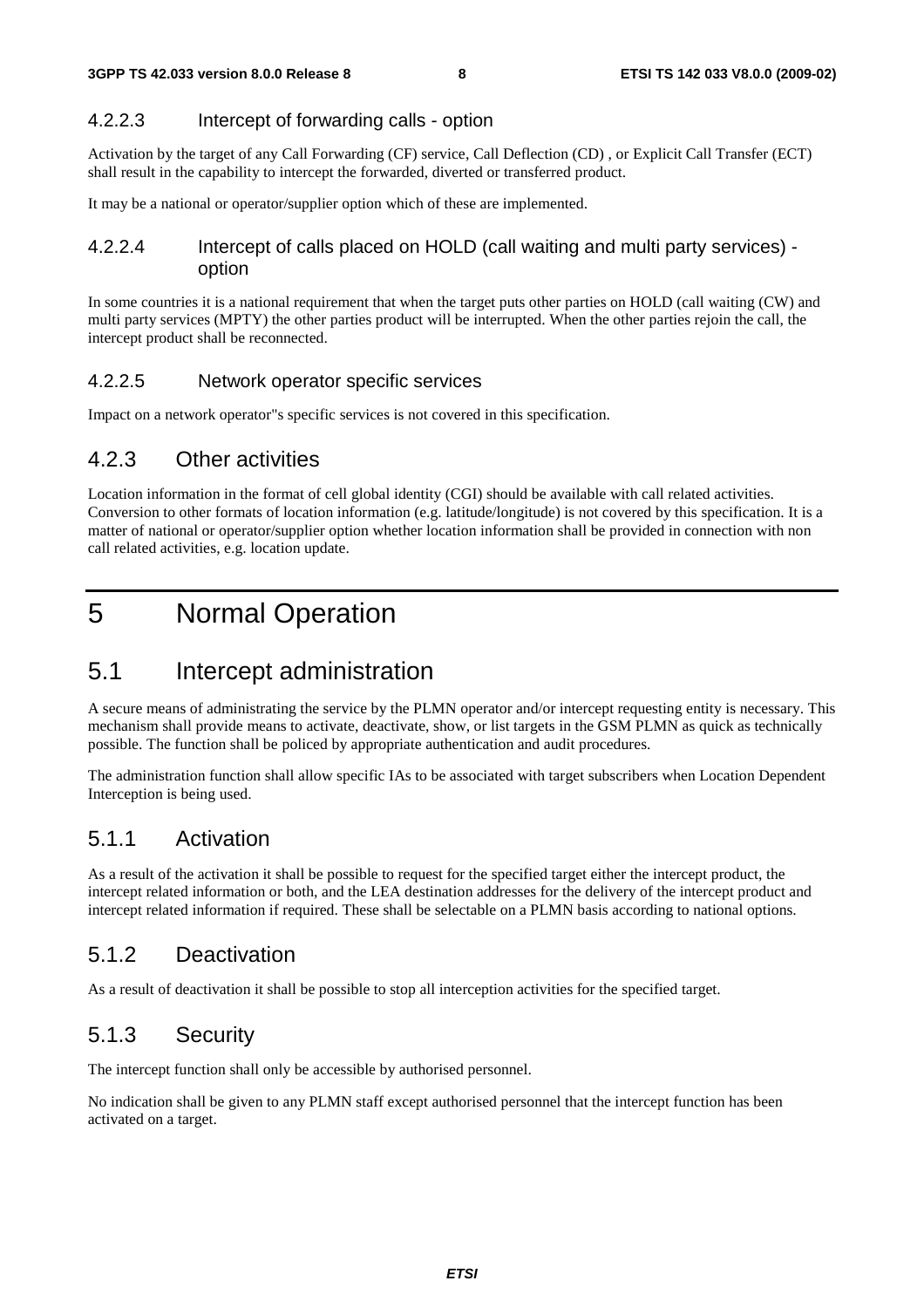#### 5.1.3.1 Password rules

Password rules are specially defined for local and remote administrative and maintenance access. More specifically:

- The minimum length of a password shall be eight characters;
- The password shall be valid for a limited number of days. e. g. 30 days;
- The system shall support password history, i.e. the last e.g. 20 passwords are not allowed.

#### 5.1.3.2 Log files

An audit log of the use of the intercept function (successful or failed) shall be maintained, accessible only to authorised users.

It shall be configurable to maintain a log file for all Lawful Interception commands or intercept relevant events on all network elements. The following events shall be logged with both time and date stamp and if available User-ID, Target-ID etc.:

- activation, deactivation and interrogation of lawful interception;
- attempt of unauthorised access of lawful interception;
- communication failures at network element interfaces;
- interception system failures:
- maintenance work.

The log file shall be password protected.

The log file shall be maintainable separately from other non intercept operations (read, delete, download).

The log file shall be cyclic deleted. The policy of how the log file is deleted is a matter of national option.

The log file shall be divided from regular operation of the network elements. Lawful Interception commands shall not be logged at any other file.

# 5.2 Intercept invocation

#### 5.2.1 General

#### 5.2.1.1 Invocation events for lawful interception

Lawful interception is invoked when:

- a voice call is requested either originated from or terminated to the target;
- a circuit switched data call is requested either originated from or terminated to the target;
- location information related to the subscriber is modified by the subscriber attaching or detaching from the network, or if there is a change in location, (see subclause 4.2.3);
- an SMS transfer is requested either originated from or terminated to the target.

#### 5.2.1.2 Invocation of interception regarding normal GSM service

The invocation of lawful interception shall not alter the operation of a target's services or provide indication to any party involved in communication with the target. Lawful interception shall not alter the standard function of GSM network elements. If lawful interception is activated during a call, the call shall not be intercepted. If lawful interception is deactivated all ongoing intercept activities shall continue till they are completed.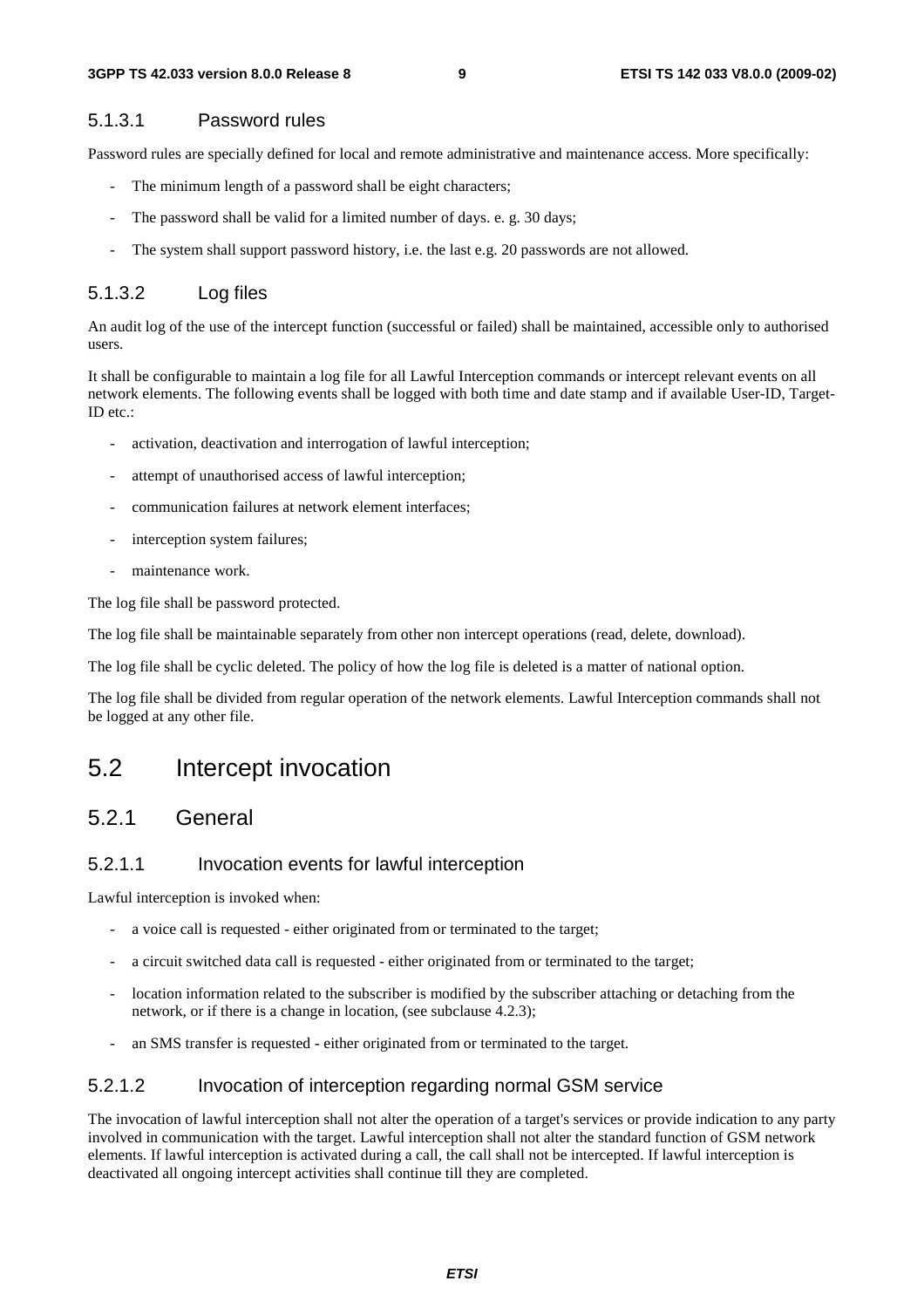#### 5.2.1.3 Correlation of information and product

When lawful interception is invoked, intercept related information and/or intercept product shall be sent to the LEA. Where both intercept related information and intercept product are sent to the LEA, then these two types of information shall be able to be correlated by the LEA, and they should be sent to the LEA in as near real time as possible.

### 5.2.2 Intercept related information

This subclause describes the service requirements for the provision of intercept related information when the target is using the following basic services:

#### 5.2.2.1 Intercept related information events

Intercept related information concerning call progress may be provided to the LEA when the target is using the following basic services:

- telephony teleservice 11;
- alternate speech and facsimile teleservice 61;
- automatic facsimile group 3 teleservice 62;
- data services bearer services 2x, 3x;
- alternate speech and data bearer service 61;
- speech followed by data bearer service 81.

The following intercept related information events concerning call progress may, if applicable to the Tele Service/Bearer Service (TS/BS) and available, be provided to the LEA:

- the call establishment attempt;
- the answer of the call;
- the disconnecting of the call;
- changes of location of the target.

For the case of an SMS transaction the intercept related information is provided in conjunction with the SMS intercepted product to the LEA (see subclause 5.2.3.3).

#### 5.2.2.2 Intercept related information provided to the LEA

The specific information provided by the intercept related information events will vary depending upon: the specific event, and the availability of information in a particular scenario (for example when interworking with network of different capabilities - i.e. non-ISDN networks).

A list of the type of information that may be provided to the LEA by intercept related information events, includes:

- an activation reference identity;
- the target identity which has been intercepted (e.g. MSIDSN, IMSI, IMEI if applicable);
- called number;
- calling number;
- numbers related to forwarding and multi party calls;
- type of service used:
- location information of target (Cell Global Identity);
- time of event;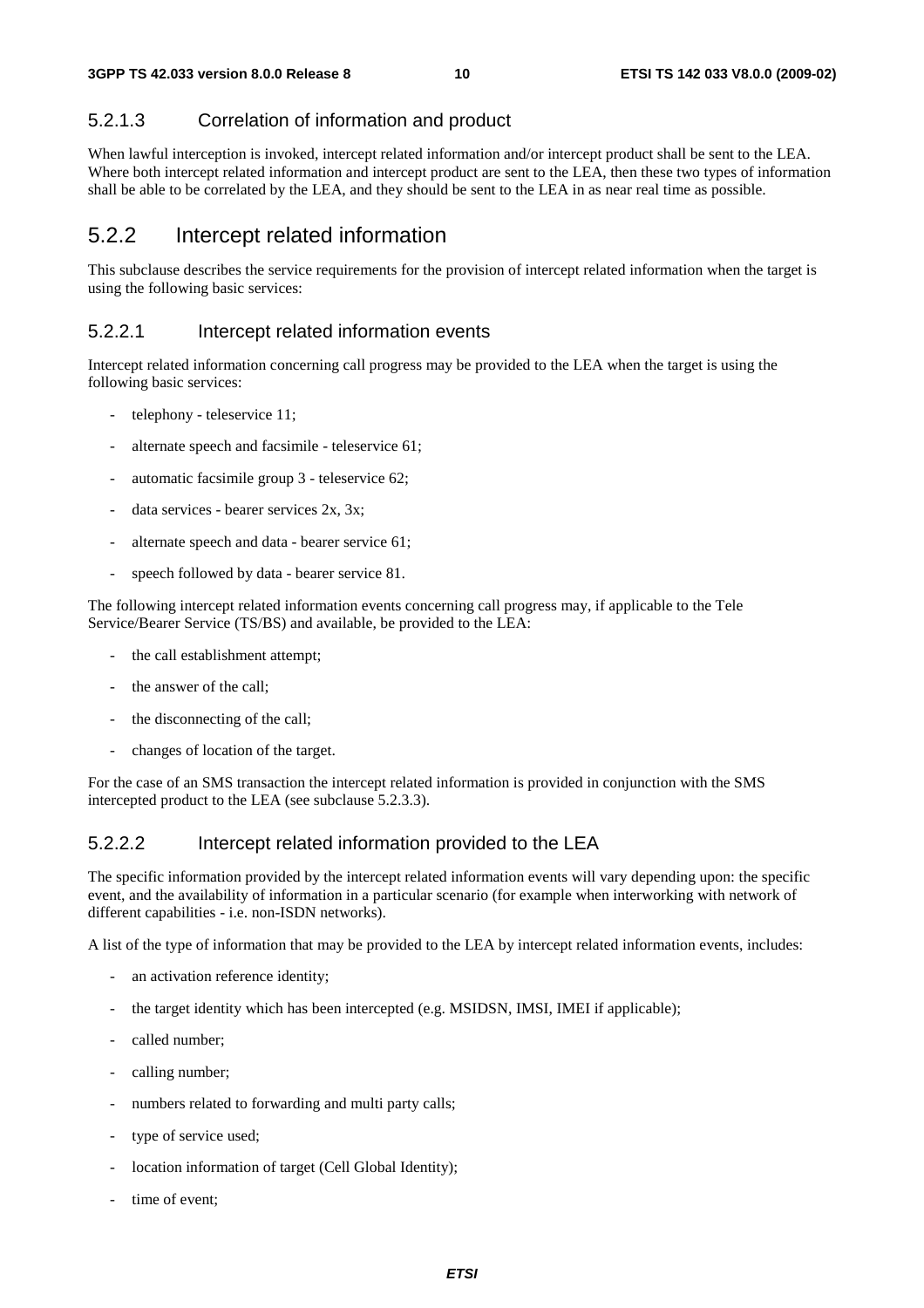- call release reason.

#### 5.2.2.3 Delivery of intercept related information

Intercept related information shall be delivered to the LEA using the specific address information that has been provided as part of the activation of the service.

#### 5.2.3 Intercept product

#### 5.2.3.1 Speech and single channel circuit switched data/fax

This subclause describes the service requirements for the provision of intercept product when the target is using the following basic services:

- telephony teleservice 11;
- alternate speech and facsimile teleservice 61;
- automatic facsimile group 3 teleservice 62;
- data services bearer services 2x, 3x;
- alternate speech and data bearer service 61;
- speech followed by data bearer service 81.

Intercept product should be in "clear" form - no GSM radio interface or PLMN generated radio interface encoding or encryption should be present, (the PLMN can not remove subscriber encryption). Intercept product shall be maintained during handover.

#### 5.2.3.2 Delivery of intercept product

Intercept product shall be delivered to the LEA using the specific address information provided as part of the lawful intercept activation.

Any additional delay in setting up the call caused by the invocation of lawful interception should not be noticeable to the target or other users on the call.

#### 5.2.3.3 SMS

Intercept product for SMS is sent to the LEA along with the intercept related information for both SMS mobile originated and SMS mobile terminated.

#### 5.2.4 Correlation between intercept product and intercept related information

Intercept product and intercept related information shall be presented to the LEA in a way that allows for accurate correlation between these two components.

### 5.2.5 Security related to intercept invocation

There shall be arrangements between the GSM PLMN and the LEA to ensure uncorrupted and confidential delivery of information and product related to lawful interception.

### 5.2.6 Warrant Reference Number

The Warrant Reference Number may be used by an LEA for an indirect identification of a specific intercept activity.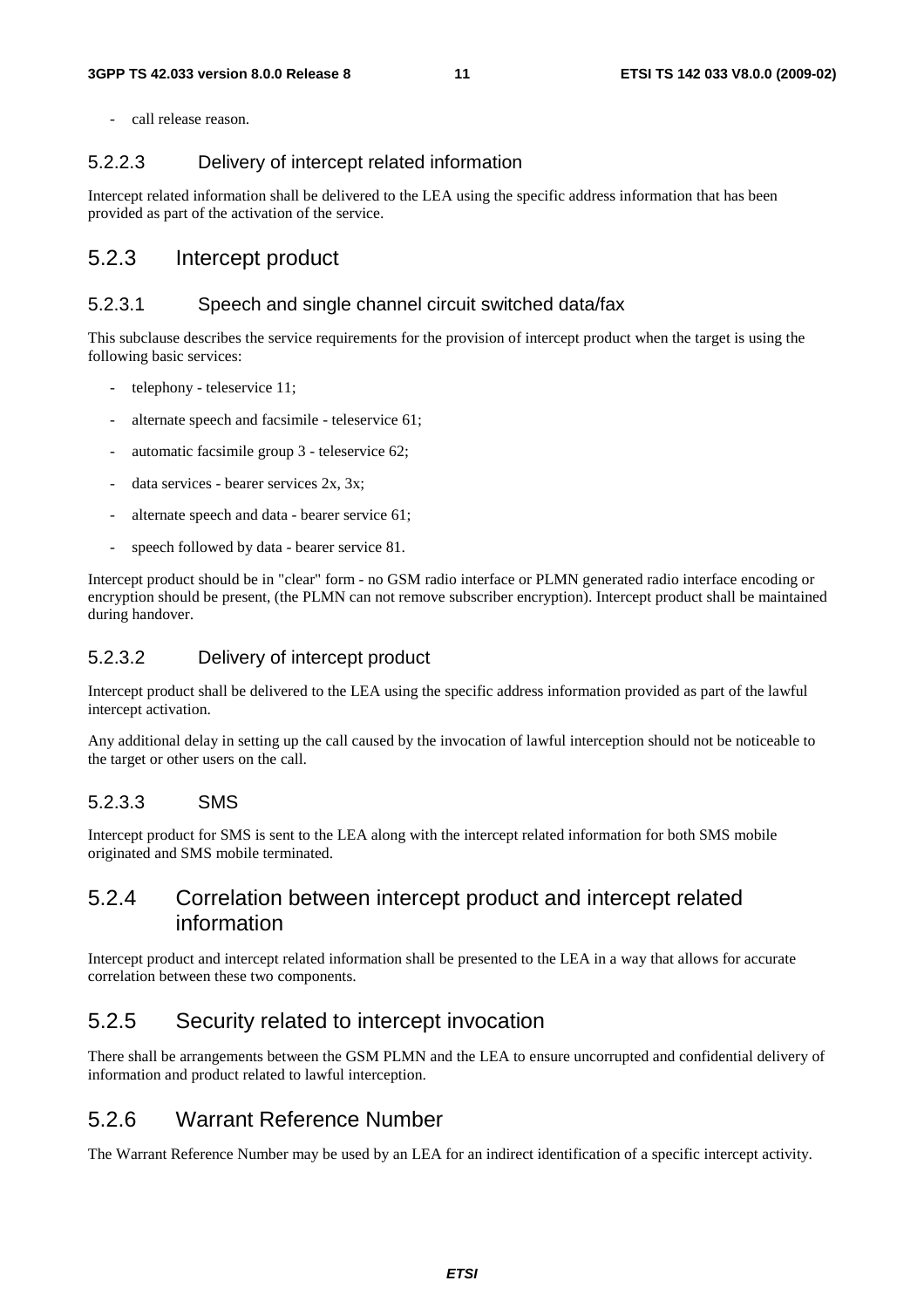# 6 Exceptional procedures

When a failure occurs while establishing the connection towards the LEA to transfer the intercept product this shall not result in any interruption of the ongoing telecommunications service. No further specific requirements apply for the intercept product in the GSM PLMN.

When failure occurs while trying to provide the interception related information it shall be temporarily stored in the GSM PLMN and some further attempts shall be made to deliver it if available.

# 7 Interworking considerations

While it is recognised that speech encoding in CCITT G.711 format presently does not raise any problem, the transmission of GSM encoded speech in the future - speech transmission for mobile to mobile calls without transcoding - will create difficulties to provide the product in the correct format to the LEA. It shall be noted that forcing transcoding for the intercepted calls will result in a noticeable and perceived systematic degradation in the speech quality for the mobile parties.

# 8 Charging aspects

# 8.1 Charging principles

The PLMN may require to raise charges for lawful interception. Charging may be based on one or more of the following:

- use of network resources:
- activation and deactivation of the target; or
- every intercept invocation.

The PLMN shall be capable of producing intercept charging data. It shall be possible to produce this data in such a way that access by non authorised personnel or the target is precluded.

# 8.2 Charging characteristics

Some of parameters listed below might not be applicable in specific GSM PLMNs:

### 8.2.1 Activation of the target

- Activation reference;
- Mobile target identity;
- Date of activation;
- Time of activation;
- Destination address:
- Specified output(s);
- Network identity.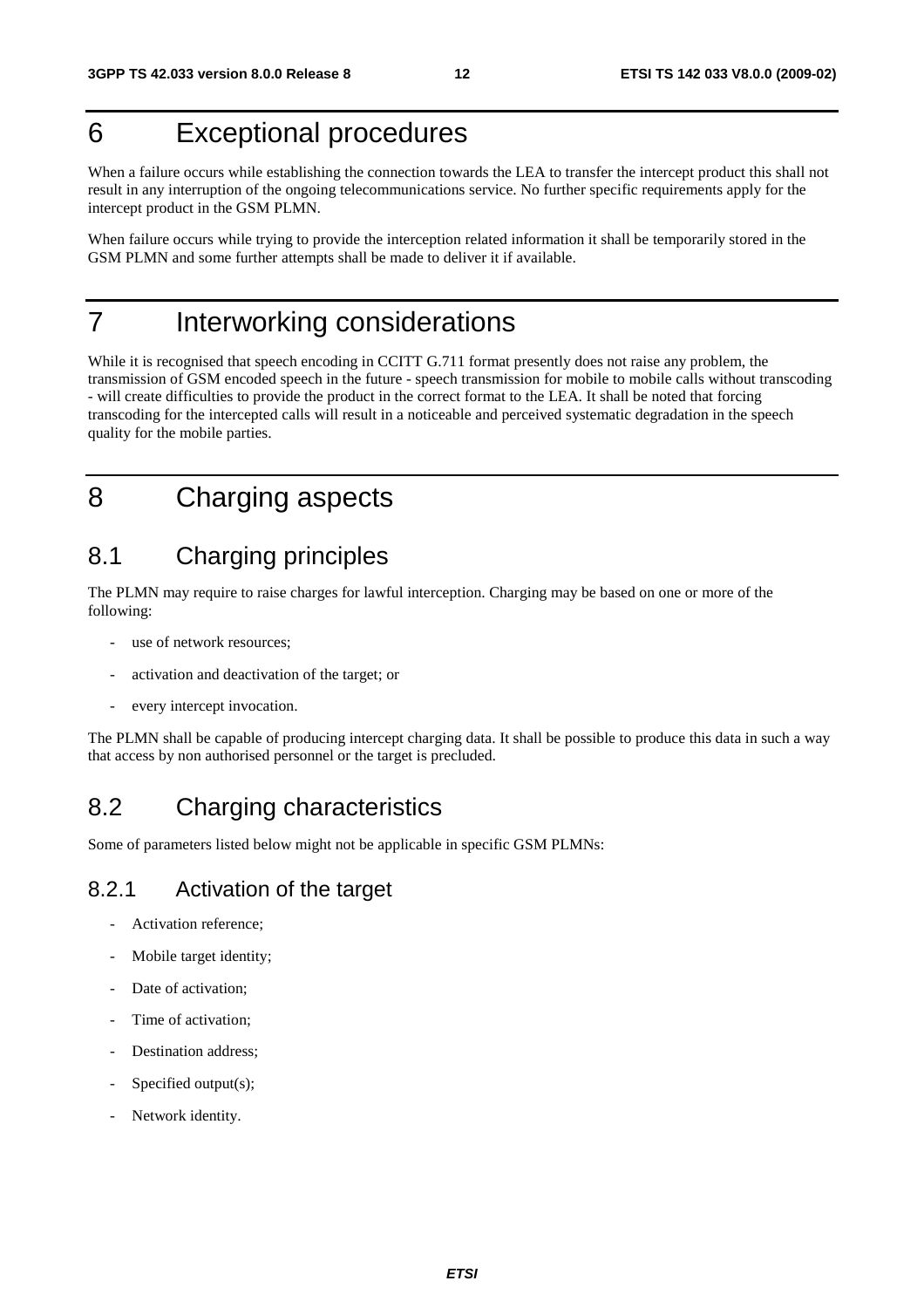# 8.2.2 Deactivation of the target

- Activation reference;
- Mobile target identity;
- Date of deactivation;
- Time of deactivation;
- Network identity.

### 8.2.3 Intercept invocation

- Activation reference;
- Mobile target identity;
- Date of activity;
- Start time of activity;
- Stop time or duration of the activity;
- Service type, Speech, data, SMS.

# 9 Minimum Service Requirements

Quality of service, capacity and reliability are the subject of bilateral agreement between the Regulation (Licensing) authorities and the GSM PLMN operator.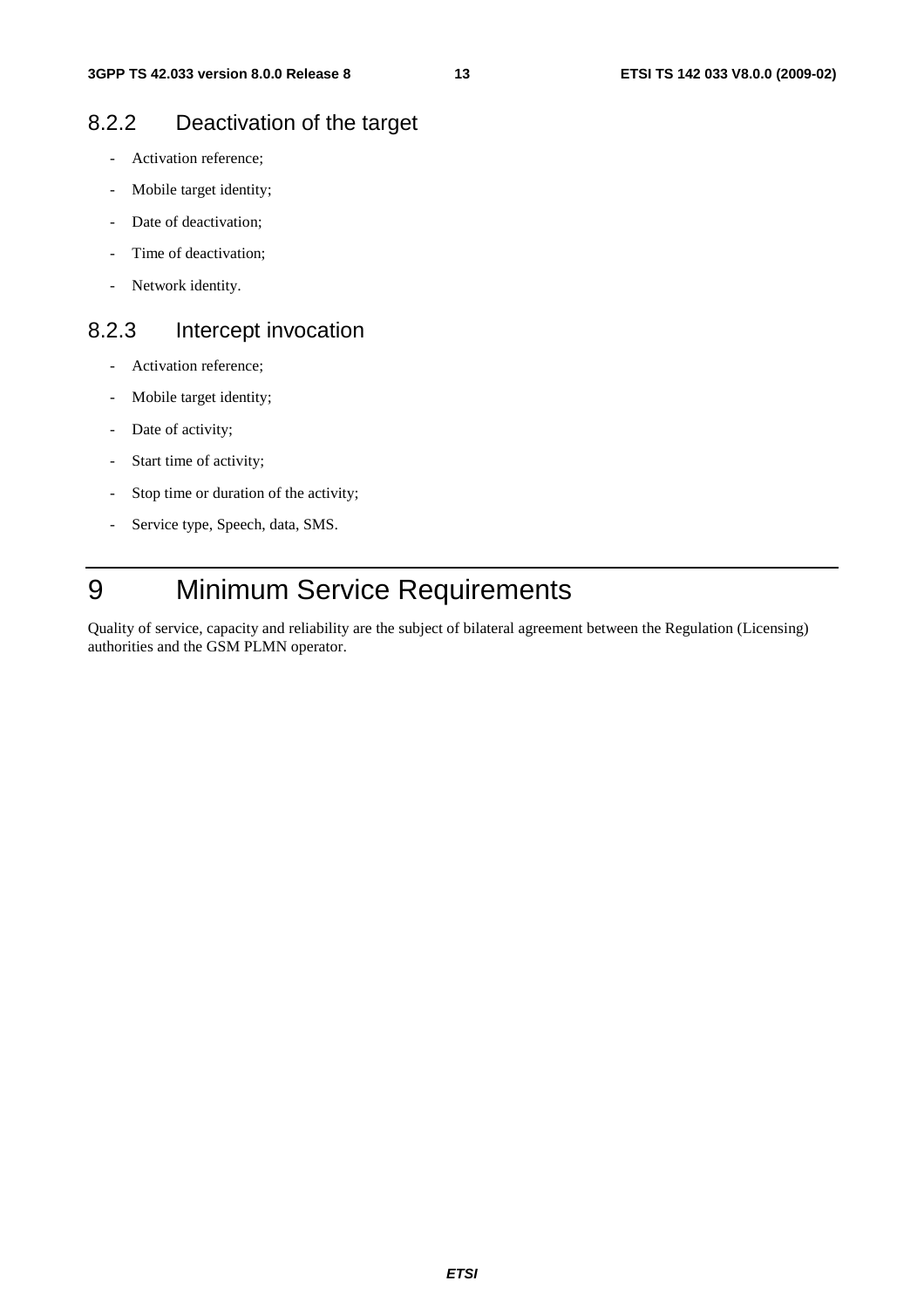# Annex A (Normative): GPRS and Lawful Interception

# A.1 Introduction

In GPRS interception is applicable to Point-To-Point (PTP) services, Point-To-Multipoint Group call (PTM-G) and Short Message Service (SMS). Interception is not applicable to Point-To-Multipoint Multicast (PTM-M).

# A.2 Intercept Invocation

Lawful interception is invoked when a GPRS PDP mobile is attached. If lawful interception is activated when a PDP context is already activated, the next packet transmitted shall be intercepted. If lawful interception is deactivated, the next packets transmitted shall not be intercepted.

### A.2.1 Intercept related information events

Intercept related information concerning call progress may be provided to the LEA when the target is using the GPRS service. The following intercept related information events may be provided to the LEA:

- GPRS attach;
- GPRS detach;
- the PDP context activation (GPRS);
- the start of interception with PDP context active;
- the PDP context deactivation (GPRS);
- Cell and/or RA update:
- SMS.

For the case of an SMS transaction the intercept related information is provided in conjunction with the SMS intercepted product to the LEA.

# A.2.2 Intercept related information provided to the LEA

The specific information provided by the intercept related information events will vary depending upon: the specific event, and the availability of information in a particular scenario.

For GPRS, a list of the type of information that may be provided to the LEA by intercept related information events, includes:

- an activation reference identity;
- the target identity which has been intercepted (e.g., MSISDN, IMSI, IMEI if applicable);
- type of protocol activated (e.g. Internet Protocol or  $X.25$ );
- PDP address used by the target;
- location information of target (Cell Global Identity);
- time of event:
- Access Point Name.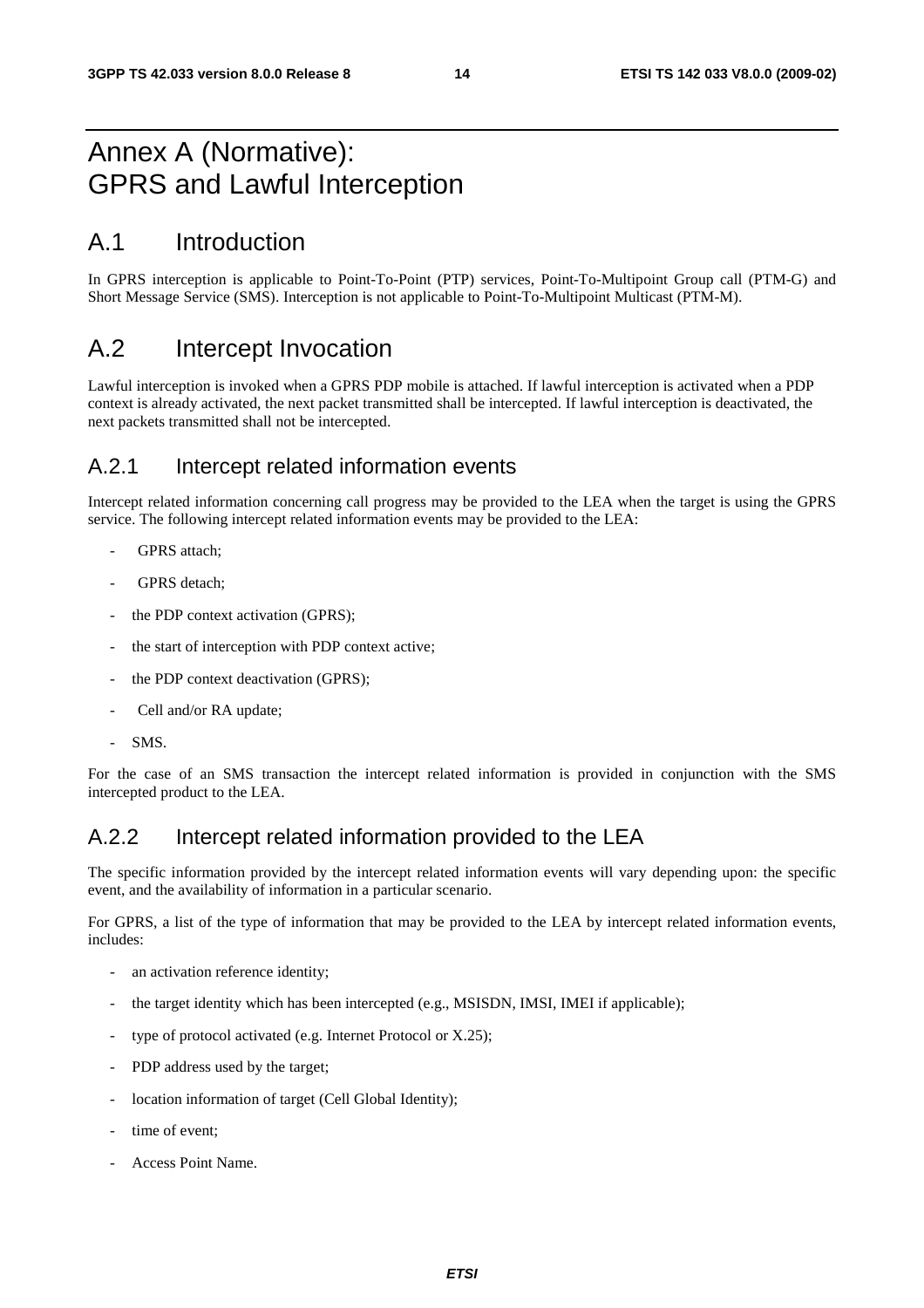# A.2.3 GPRS intercept product

GPRS is capable of carrying many different protocols at the application level. The intercept product shall be the packet as sent by the application without interpretation or modification except for possible reframing, segmentation, or enveloping required to transport the packet to the LEA. No PLMN encryption, compression or encoding shall be present in the intercepted product. The intercepted product should be delivered to the LEA using a standard or widely used protocol.

### A.3 Interworking considerations

For GPRS, the PLMN, visited or roaming, shall not be responsible to interpret the protocol used by the target, or to remove user level compression or encryption.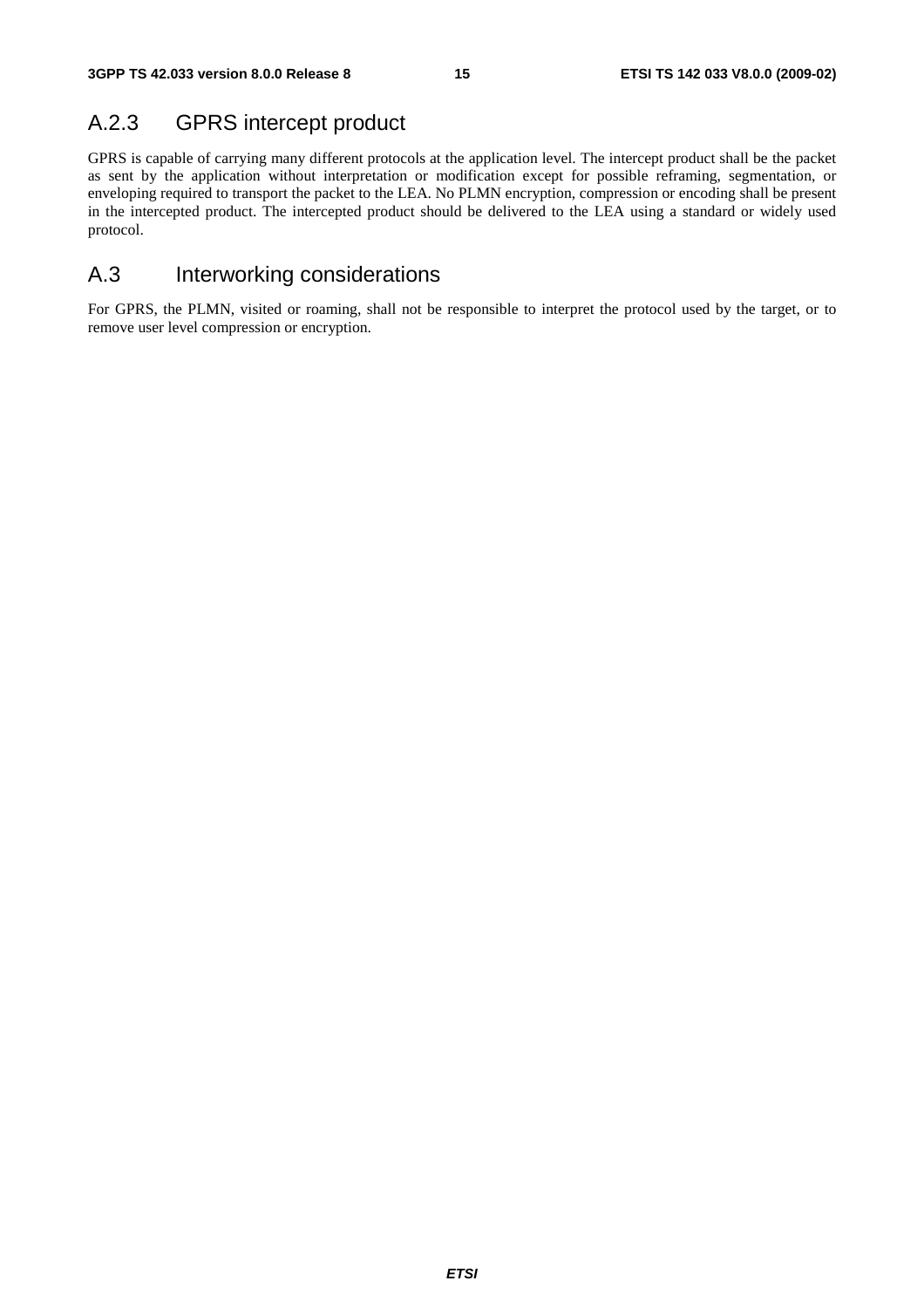# Annex B (informative): Change History

| <b>Change history</b> |             |                |           |                 |                       |                                                           |
|-----------------------|-------------|----------------|-----------|-----------------|-----------------------|-----------------------------------------------------------|
| SMG#                  | <b>Spec</b> | <b>Version</b> | <b>CR</b> | <phase></phase> | <b>New Version</b>    | <b>Subject/Comment</b>                                    |
|                       |             |                |           |                 |                       | No Phase 1 version                                        |
| <b>SMG#19</b>         | 02.33       |                |           |                 | 1.0.0                 | To SMG#19 for information                                 |
| <b>SMG#20</b>         | 02.33       |                |           | R96             | 2.0.0                 | To SMG#20 for approval                                    |
| <b>SMG#20</b>         | 02.33       | 2.0.0          |           | R96             | 5.0.0                 | TS approved by SMG#20                                     |
|                       | 02.33       | 5.0.0          | A001r2    | <b>R98</b>      | 7.0.0                 | CR 02.33-A001r2 (GPRS) approved by                        |
|                       |             |                |           |                 |                       | SMG#25                                                    |
|                       |             |                |           |                 |                       | The specification was converted to version                |
|                       |             |                |           |                 |                       | 7.0.0 because the work item is related to                 |
|                       |             |                |           |                 |                       | Release 98                                                |
|                       |             |                |           |                 |                       | version 5.0.0 was withdrawn.                              |
| <b>SMG#27</b>         | 02.33       | 7.0.0          | A002r2    | <b>R98</b>      | 7.1.0                 | CR 02.33-A002r2 (LI) - approved by                        |
|                       |             |                |           |                 |                       | <b>SMG#27</b>                                             |
| <b>SMG#27</b>         | 02.33       | 7.0.0          | A003r2    | <b>R98</b>      | 7.1.0                 | CR 02.33-A003r2 (LI) - approved by<br><b>SMG#27</b>       |
| <b>SMG#28</b>         | 02.33       | 7.1.0          | A004      | <b>R98</b>      | 7.2.0                 | CR 02.33-A004 (category F) (LI Release 98)                |
|                       |             |                |           |                 |                       | approved by SMG#28                                        |
| <b>SMG#29</b>         | 02.33       | 7.2.0          | A005      | <b>R98</b>      | 7.3.0                 | CR 02.33-A005 (category B) (additions and                 |
|                       |             |                |           |                 |                       | corrections for LI for GPRS) approved by<br><b>SMG#29</b> |
| 04-2000               | 02.33       | 7.3.0          |           | R99             | 8.0.0                 | Release 99 version                                        |
|                       |             |                |           |                 | <b>Change history</b> |                                                           |
| <b>TSG SA#</b>        | <b>Spec</b> | <b>Version</b> | <b>CR</b> | <phase></phase> | <b>New Version</b>    | <b>Subject/Comment</b>                                    |
| <b>SP-11</b>          | 02.33       | 8.0.0          |           | Rel-4           | 42.033 v 4.0.0        | Upgrade to Release 4 (3GPP numbering)                     |
| SP-16                 | 42.033      | 4.0.0          |           | Rel-5           | 5.0.0                 | <b>Upgrade to Release 5</b>                               |
| <b>SP-26</b>          | 42.033      | 5.0.0          |           | Rel-6           | 6.0.0                 | <b>Upgrade to Release 6</b>                               |
| SP-36                 | 42.033      | 6.0.0          |           | Rel-7           | 7.0.0                 | Upgrade to Release 7                                      |
| <b>SP-42</b>          | 42.033      | 7.0.0          |           | Rel-8           | 8.0.0                 | Upgrade to Release 8                                      |